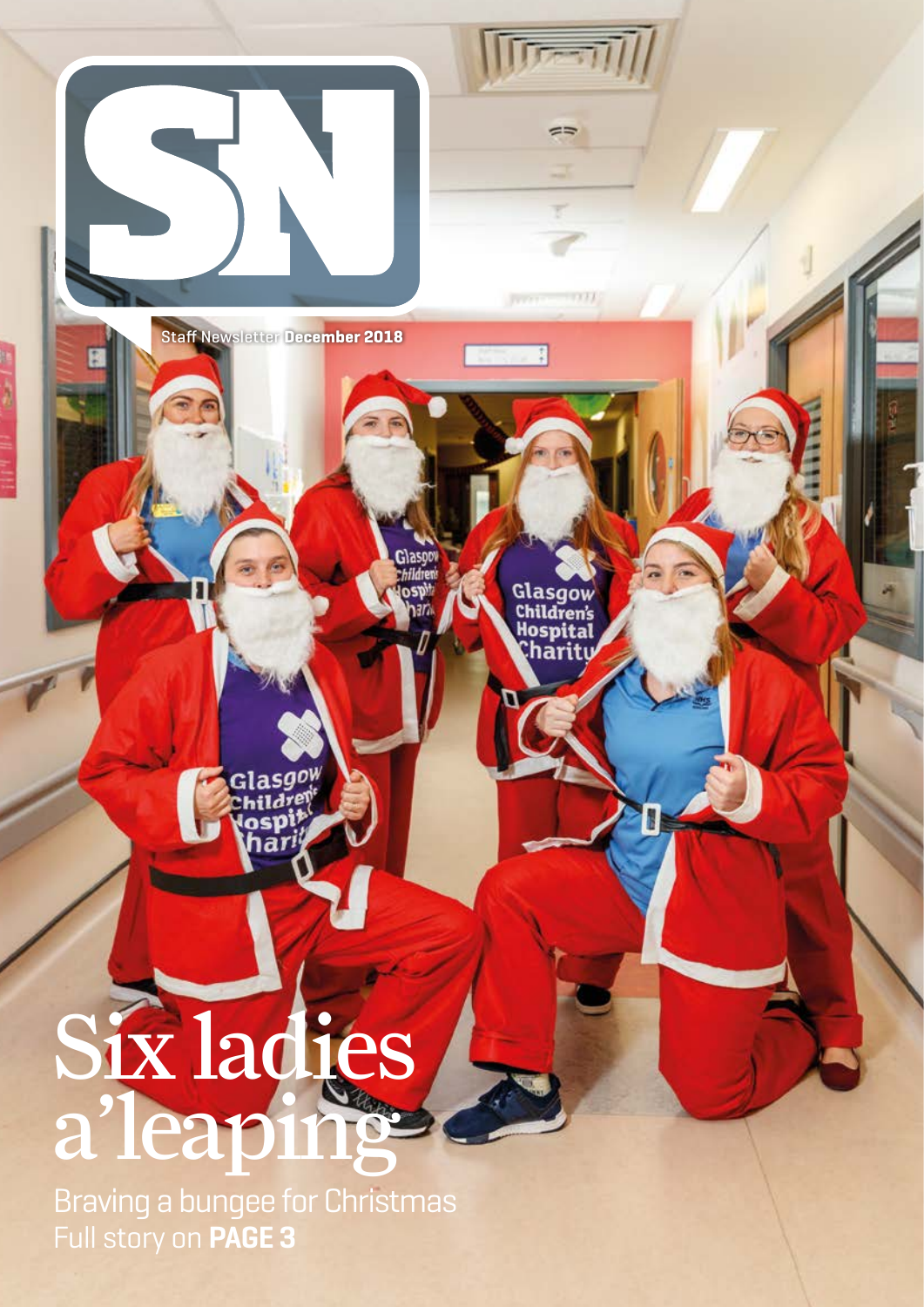## Out and about with the chairman

**I recently had the privilege of attending the annual Celebrating Success Event where I presented the Chairman's Platinum Awards to a number of inspirational individuals and teams.**

As the end of 2018 approaches, I also want to say how proud I am of all of our staff who work hard every day to ensure that we continue to provide the best possible care to the people of Greater Glasgow and Clyde.

Every area I have visited over the last

year has demonstrated to me the dedication and commitment of our staff and the important role every single person plays in making NHS Greater Glasgow and Clyde an organisation to be proud of.

This has been especially rewarding in the year we celebrated the 70th anniversary of the creation of the NHS.

I would like to thank everyone for their exceptional work over the last year and I look forward to getting out and about and meeting more of you in 2019.



## iMatter - 'Better Staff Experience Supports Better Patient Experience'



**iMatter has been adopted throughout NHSScotland to give everyone an opportunity to have a say about their workplace.**

It gives staff the chance to feed back and to influence change and improvement within the team and it helps managers understand their team's perspective on what it means to be in the team and their department.

iMatter was first used in NHSGGC three years ago and

has since been rolled out across NHSGGC, meaning that every member of staff has been offered the opportunity to complete at least one survey.

While five out of 10 of us have completed the survey, the organisation is keen to encourage more of us to take part and have our say.

So *SN* decided to ask Jena Mccorriston, support services supervisor in estates and facilities, what persuaded her to embrace iMatter and

what benefits it's brought.

Jena said: "When I heard about the iMatter survey I was slightly nervous about what my staff would say about me, but the more I understood iMatter, the more I thought it was a good idea. I had concerns how many of my staff would complete it.

"Some of my staff needed support to complete the online survey and this took some time - I helped them log on and stayed in the background to answer any questions they had.

"To be honest I needed to encourage a couple of them, but when they understood that it was in their own interests to make things better, they were quite happy.

"I was really pleased with my Employee Engagement Index, which showed that my staff had given honest opinions of both their individual experiences, those of how we worked as a team and my own

management style.

"Next I'm hoping to ask all my staff to participate in the action plan. This won't be straightforward due to the different shifts and the number of sites, but I'll make it work.

"I'll be asking them what we can improve upon with our working together and how I can help us work better as a team.

"I have already learned a lot from the report and hopefully with the involvement of my team with the action plan development we will discuss areas that we can improve upon.

"It will give us something to work towards together. "A member of my team

has already commented that he enjoys having a new line manager and the interactions I have with them.

"He enjoys coming to work as he feels we all work well as part of a team.

"I find that very encouraging."

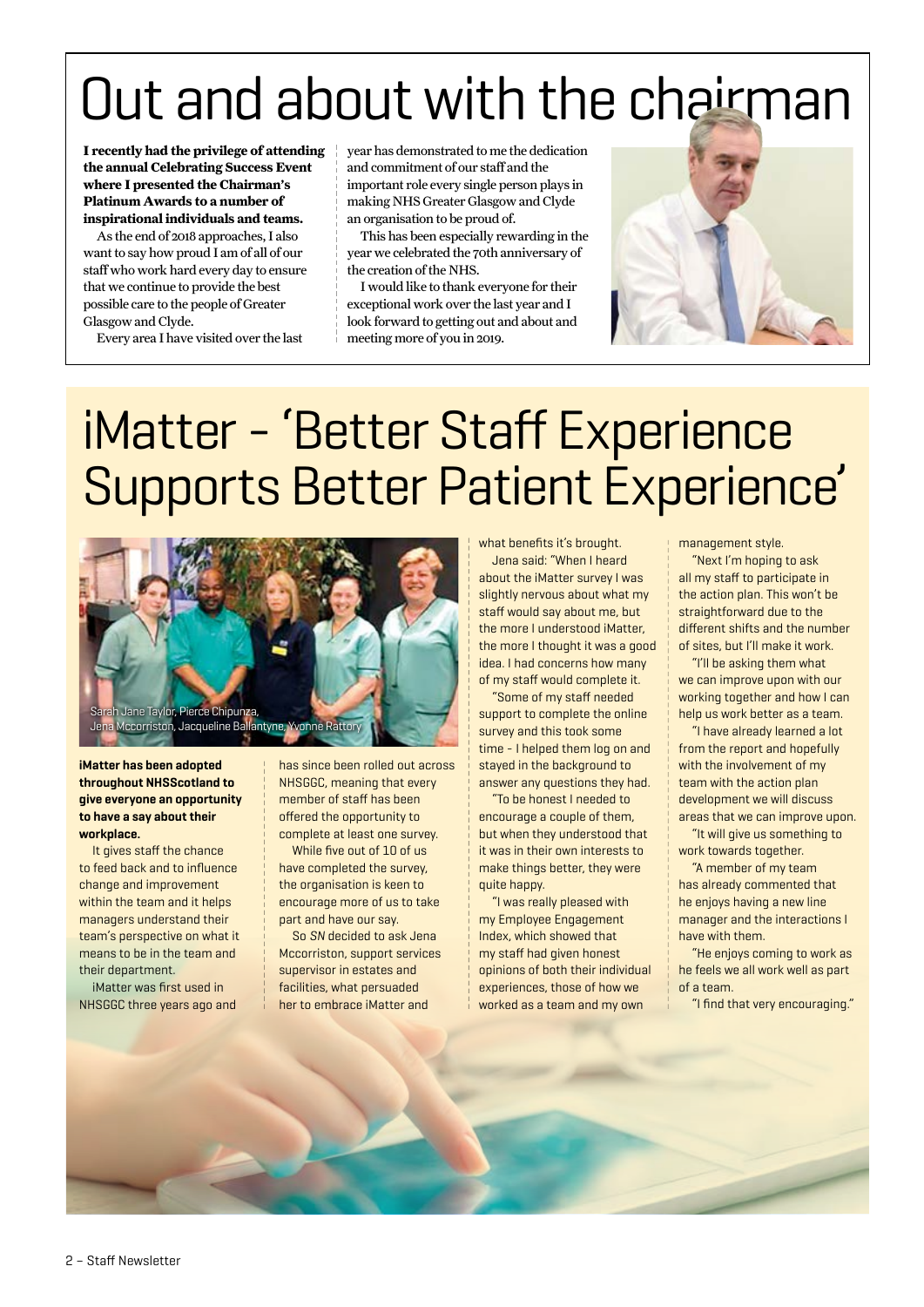

# A few jumpers for Christmas

#### Santa Bungee is a leap of faith for our dedicated renal ward team

#### **Six brave members of staff from the renal ward at the Royal Hospital for Children started December off with a big drop.**

They signed up to the Glasgow Children's Hospital Charity's thrilling Santa Bungee at the Riverside Museum to leap hundreds of feet through the air dressed as Mr Claus himself.

Zoe Dickson, Karen Maclennan, Kirsty Scott, Sara Banks, Vicki Harkin and Nicola MacDonald were inspired to take part after seeing what the youngsters and their families on their ward go through.

Clinical research fellow on the renal unit, Vicki Harkin, said: "Working on the renal unit and seeing everything the children and their families go through, we just wanted to do something different to give back to them, so we got a team from the ward together to do the Santa Bungee.

"The children on our ward don't look ill, but they are extremely ill. With kidney disease, people just aren't aware of the impact that it actually has on children and their families, and that's why we do this job. Even at special times of year like Christmas, it's a completely different experience for our families from the ward.

"Christmas day isn't the same – our kids can't have their Christmas dinner. It's the small things that

everybody takes for granted that the kids can't enjoy."

Staff nurse Kirsty Scott, added: "We all have the privilege of working within the renal unit and have experienced first-hand the benefits Glasgow Children's Hospital Charity has on our children and families on the ward.

"We're really happy to support the charity's renal appeal, and are so grateful to everyone who has sponsored us so far."

Kirsten Sinclair, chief operating officer at Glasgow Children's Hospital Charity, said: "We are delighted to have the renal team braving our Santa Bungee in support of our renal appeal.

"Staff on the ward already go above and beyond to care for young patients and their families, so it's a real honour for us to have their fundraising support too.

"Our renal appeal in partnership with Kidney Kids looks to enhance services for children with kidney failure in Scotland. Their kidneys have failed, but we won't fail them. For us, failure is not an option."

**If you would like to sponsor the nurses, visit: www.justgiving.com/fundraising/renalgirls2018 For more information about the renal appeal: www.GlasgowChildrensHospitalCharity.org** 



## NHS heroes

**Royal Alexandra Hospital**  I was admitted as an emergency when my waters broke almost four weeks early. Having other pregnancy health-related issues, there was no hesitation, admission it was. Thirty-six hours later I ended up with an emergency caesarean section when my baby became distressed, and she was delivered safely. I would like to take this opportunity to reflect on the care and attention I received, which was outstanding. Every staff member I encountered showed great compassion and care, acted swiftly when it was required and spent time reassuring me all would be well. Having my first child at the age of 43 was scary enough without all the complications. I'd like to thank all the staff in ward 31A, all staff at triage and labour suite and all clinic, ultrasound and community midwifery staff for their excellent care and attention during all my pregnancy visits. I would also like to give special thanks to the early pregnancy unit who took superb care of me when I miscarried my pregnancy previous to my successful one. Thank you all once again for helping me bring my cheeky wee rascal into the world.

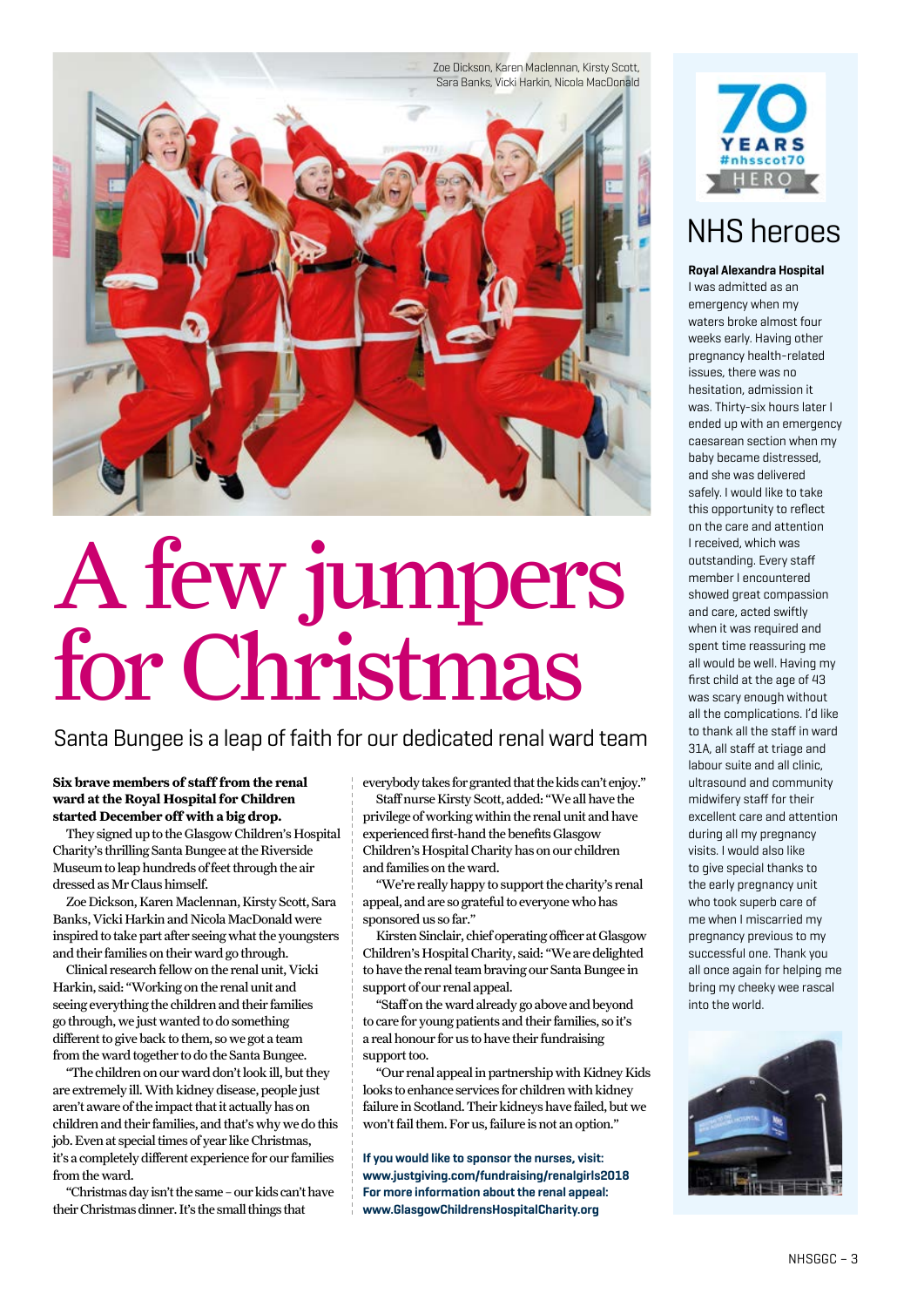

## Adele's colourful solution helps makes a big saving

**Our third Small Change Matters 'idea of the month' has now been selected and the idea has already started to be rolled out!**

Adele Anderson, biomedical scientist support worker based in the pathology laboratory, QEUH, came up with the idea to save money on medical-grade dye.

When *SN* caught up with Adele she explained her idea: "In the lab we use CDI and Atom dye which is between £99 and £200 a bottle.

"Each bench had their own set of each colour and brand and the dyes went out of date or became watery/dried out before the bottle could be finished.

"Opening just one bottle of each colour and brand at a time, which can sit at the end of one bench with the support workers filling small tubs up at the start of the day as part of their bench maintenance, means each open

#### "Everyone in the lab has got on board and has really supported the idea which is great"

bottle of dye is being used more quickly and will not dry out, turn watery or go out of date. Additionally, using smaller sturdier containers reduces the chance of them being knocked over and if they are spilled less dye will be lost."

Adele's idea is simple yet very effective. Already being implemented in the laboratory, it is now making savings of £1500 per year!

We have received hundreds of great ideas to our Small Change Matters campaign, which the Financial Improvement Programme (FIP) team have responded to, some of which are currently being worked up as FIP savings projects.

But we still need you to keep sending your ideas in and you can submit multiple ideas if you have them. Simply visit: www.nhsggc. org.uk/smallchangematters to tell us your good ideas.

If you are chosen as one of our Small Change Matters 'idea of the month' winners then you will also receive a cheque for £50.

Adele added: "I'm really delighted to have been selected as a Small Change Matters idea winner and even more delighted to watch my



idea come to fruition. Everyone in the lab has got on board and has really supported the idea, which is great."

**For more information, visit: www.nhsggc.org.uk/ smallchangematters**

## Caring and sharing poster packs a punch



**Congratulations to Jennifer Armour, our mental health practice development nurse, who clinched first place in our nursing and midwifery 'Caring and Sharing – What matters to us' poster competition.**

Through her poster – 'For everything, there is a first time' A South Glasgow initiative to improve mental health care in a general hospital – Jennifer's aim was to provide support, information,

education and advice on mental health issues, co-morbid mental and physical health issues and clinically related challenging behaviour.

Jennifer said: "I'm delighted to have won first place. I really enjoyed the whole process of putting the poster together, gathering information and the element of design. It was a good opportunity to inform colleagues about their role."

Congratulations also go to Lorraine Hamill, senior charge nurse education co-ordinator, theatres QEUH, whose poster – Just in time... scooped second place, and Elaine O'Donnell, palliative care practice development facilitator, Lightburn Hospital who took third place for her poster; Views of Care – Delivering End of Life Care Now and Improving for the Future.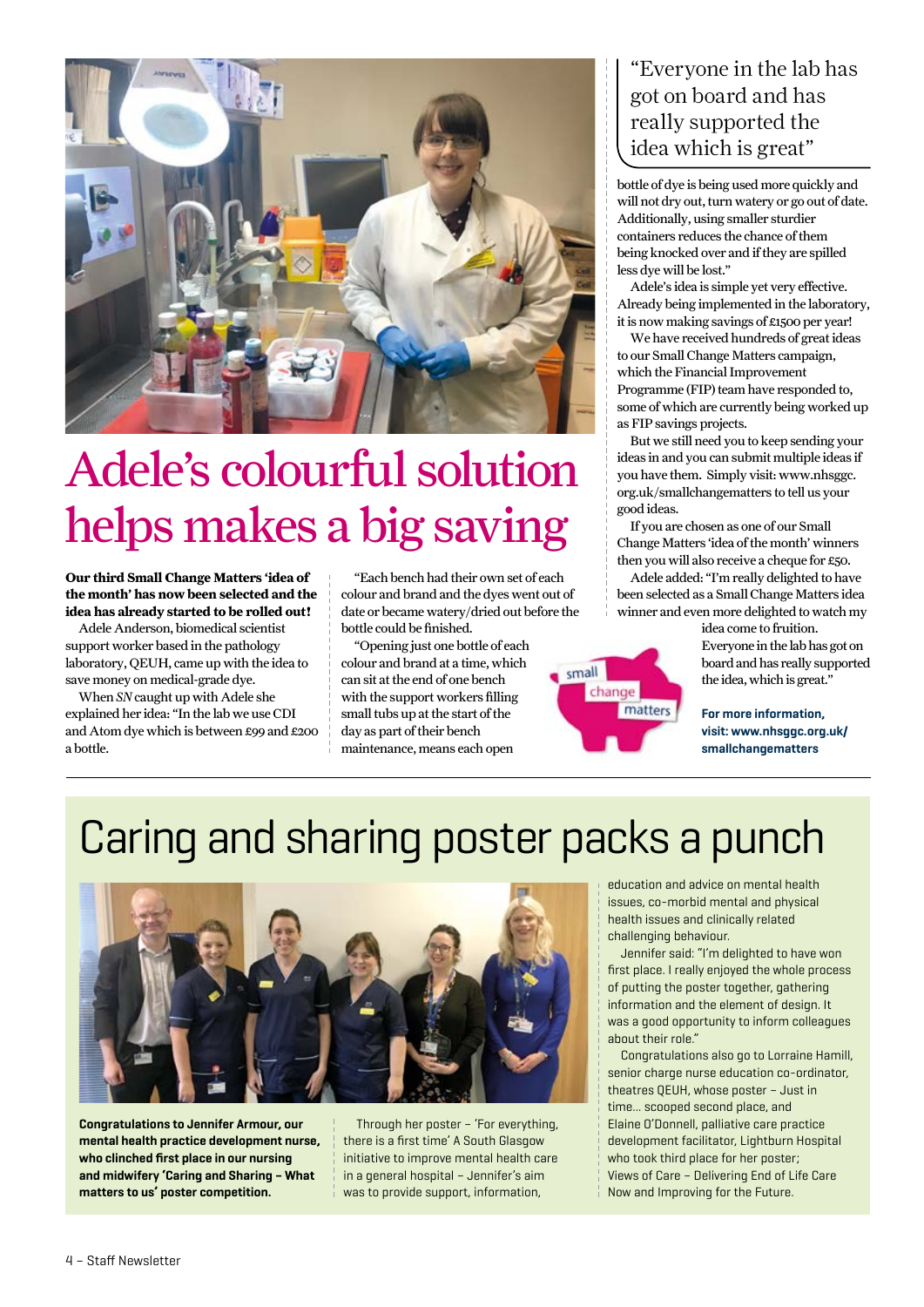# What you can do to help fight the spread of flu

**Over the past few months we have been encouraging you to get your flu vaccination and become a Flu Hero.** 

Thousands of you have responded and our league table shows just how well some parts of the organisation have done in delivering the vaccination programme and looking after the health of our staff and our patients.

We've already seen West Dunbartonshire HSCP and East Renfrewshire HSCP exceed the target of 60 per cent of staff getting their flu jab and a number of other areas are approaching target.

We've still got a way to go to achieve 60 per cent of all staff being protected by the flu vaccination.

So, with the flu season now under way in Scotland, we're reminding colleagues how easy it is to get your flu vaccination and protect yourself this winter.

It really couldn't be any easier. We have hundreds of peer immunisers throughout the organisation and they will vaccinate you at your workplace. If you can't get your jab this way, you can contact occupational health on 0141 201 0626 to arrange an appointment in one of their clinics.

Linda de Caestecker, director of public health, said: "The flu season has now started in Scotland and the virus is highly contagious.

"Frontline healthcare workers are more likely to be exposed to the influenza virus, particularly during winter months when some of the people in their care will be infected, so it is vital to reduce the impact of flu. Flu in its full-blown state is a fairly horrendous virus to pick up. It can cause severe illness, including pneumonia and bronchitis, chest pains and, in some cases, can require hospitalisation.

"Vaccination really is the best option for protecting you, your family and vulnerable patients from the virus."

Anne MacPherson, director of human resources and organisational development, added: "Among even healthy people, flu can disrupt your work and social plans for up to two weeks. People of all ages are seriously affected by flu every year, so it is especially important that frontline staff looking after some of the most vulnerable patients in our care take up this opportunity to help prevent catching flu or passing the virus on to patients." **For more information on the staff flu campaign, visit: www.nhsggc. org.uk/staffflu**



## New cafe-style menus to be unveiled



**In the coming weeks, all of our wards will receive copies of our stylish new cafe-style menus.**

The colourful new menus have been designed for use by patients at their bedside and to help them make informed meal choices.

In the vast majority of wards, our patients can choose their meal in advance.

The menus have been laid out in such a way to allow our patients to easily choose their meals from a selection of options and plan what they would like to eat and drink each day.

Helen Davidson, catering strategy dietitian, said: "The new menus are really eye-catching.

"They've been designed to make it very easy for the patients to choose the most appropriate meals for them."

The menus also highlight options to make it easier to select dishes that are healthier with controlled amounts of fat and sugar, or those that are higher in calories for

patients looking to build up their strength, or easier to eat options for patients with swallowing difficulties.

In addition, a range of alternative menus to meet special dietary needs is also available.

The new menus inform patients of the wide range of drinks and snacks available in between meals – including tea, coffee, hot chocolate, diluting juice, bread, cereal and biscuits.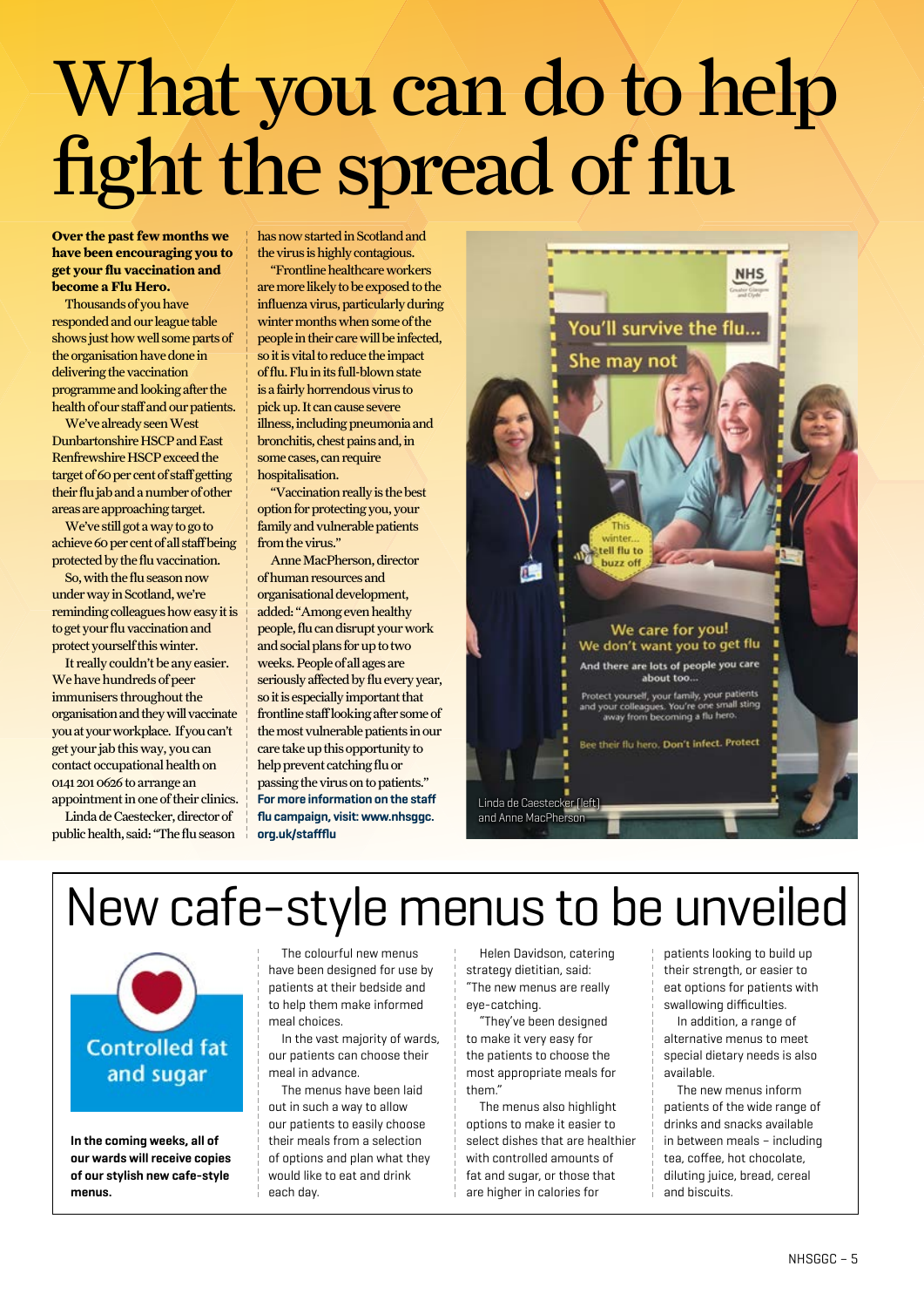# Appropriately Trained and Developed

## Wide range of learning opportunities to help you improve skills

#### **Welcome to the second in the series of briefings about our Staff Governance Standards – Appropriately Trained and Developed.**

This Standard encourages staff to regularly have a Personal Development Plan (PDP) in order to appraise past performance and identify any necessary learning and development opportunities.

It also highlights that all staff should have equity of access to training, irrespective of working arrangements or profession. Resources, including time and funding, will be appropriately allocated to meet local training and development needs.

Within NHSGGC we have a workforce learning and development plan that details current and future learning, development

and educational activities, available during 2018-2020. The activities are aligned with the five strategic priorities of the 20/20 Workforce Vision, cross referencing as appropriate to our corporate objectives, the Staff Governance Standards and our Staff Governance Action Plan.

We provide a wide range of opportunities to support staff in their development and training, and can tailor these to meet their needs.

The Learning and Education catalogue (www.nhsggc.org.uk/L-ECAT) details courses available (tutor-led and online). Online courses can be accessed through mobile devices, work or home PCs.

It's important that managers have a quality, detailed conversation with staff about their personal development needs at least once a year.

This should be recorded to allow a record to be kept and revisited regularly.

Diana Hudson, staff governance advisor, said: "Staff should maintain and develop their skills and professional development ensuring they can do their job safely and effectively."

Visit our HRConnect pages at: www.nhsggc.org.uk/HRConnect where you'll find more details on what the Learning & Education team can offer, training courses available, induction, statutory and mandatory training and Turas Appraisal.

# SAVE ENERGY, SAVE MONEY TOO

## **More than half of what we spend on home energy goes on heating.**

Home Energy Scotland can help you take control of your bills this winter. Support ranges from energy saving tips to keep your home warmer for less, to information about funding and grants for new boilers, insulation and heating systems.

Advisors can see if you're eligible for financial support, benefits and incentives and advise on shopping around for a cheaper energy supply.

Simply call Home Energy Scotland free on **0808 808 2282** or email **adviceteam@ sc.homeenergyscotland.org** and an advisor will call you back.

# -----------------

## **Win! FREE energy bills for a whole year!**

**Get involved with Home Energy Scotland's winter competition and put yourself in the running to win FREE energy bills for a year. Simply complete their energy advice quiz and enter your name and email address. Email: https://r1.dotmailer-surveys.com/662pt085-d83g8574**

**TOP TIPS TO KEEP YOU COSY FOR LESS** 

**1.** Replacing an old G-rated boiler with an A-rated boiler could save around £200 a year.

**2.** Set your heating controls to manage the temperature of your home.

**3.** Turning down the room thermostat by just 1°C can save up to £75 a year.

**4.** Regularly comparing energy tariffs and deals can help you make sure you're getting the best offer.

**5.** A quick shower uses less water and energy than taking a bath.

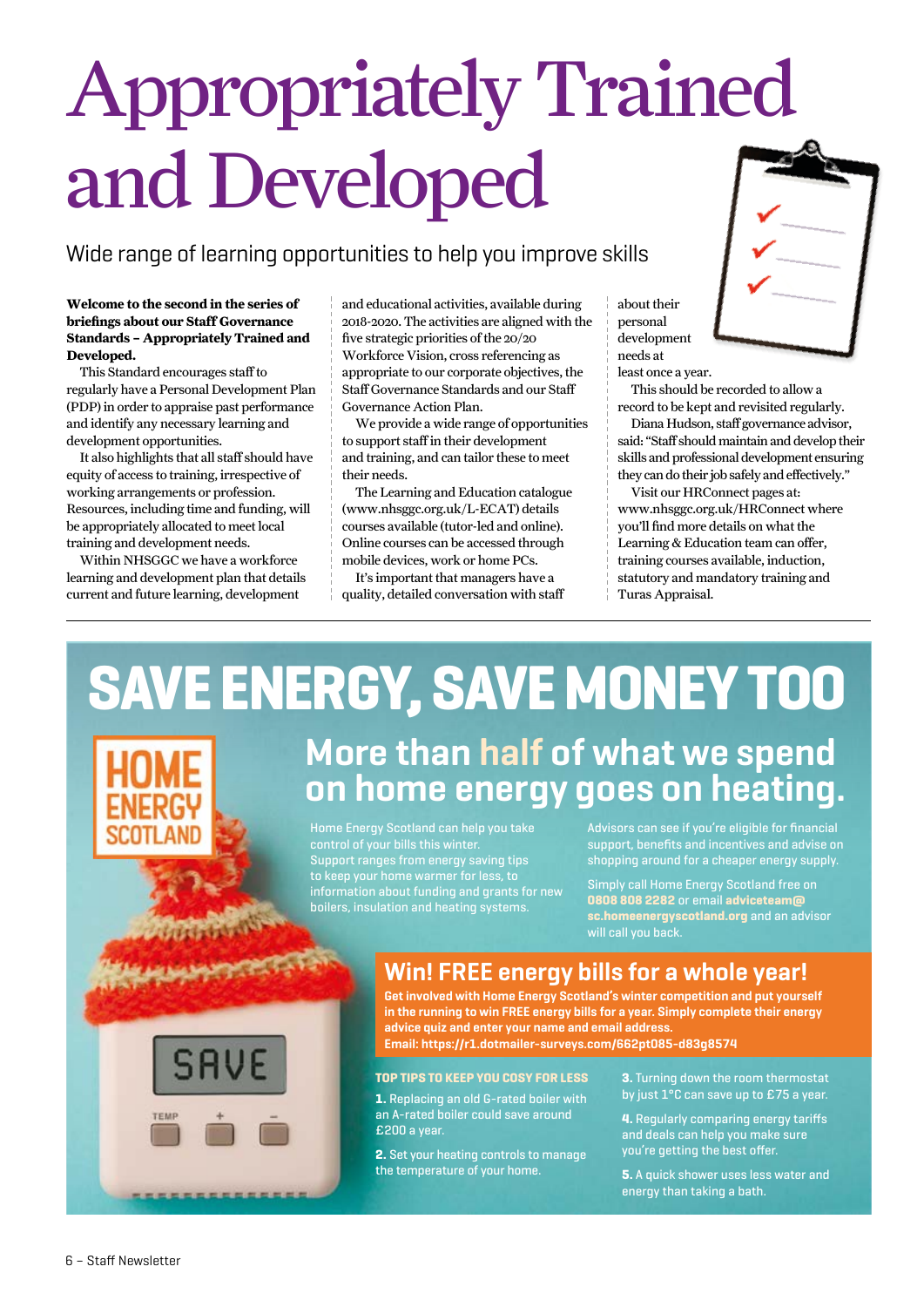# Don't struggle alone with money worries

## Dealing with financial stress? We're here to help

**Many of us struggle with money worries at some time or another and sometimes it can feel overwhelming, affecting your health and wellbeing, your sleep, and your physical and mental health.**

When it feels like this, knowing where to go for help or having someone you can talk to can make a huge difference.

As part of NHSGGC's commitment to the health of the workforce, support is available to help staff easily access information which can help deal with life's ups and downs in relation to money.

We are working in partnership with money advice services based in local communities to allow our staff to access:

- **∫** help with budgeting
- **∫** help with completion of benefit forms
- have you checked if you are entitled to anything?
- **∫** help with managing debt

**∫** help with high gas and electricity tariffs and fuel arrears.

All of these services are free, confidential and quality assured. Information on local



services in your area can be found at [http://](http://infodir.nhsggc.org.uk/) [infodir.nhsggc.org.uk](http://infodir.nhsggc.org.uk/) or through the NHSGGC Support & Information Service <http://nhsggc.org.uk/sis>

The Money Advice Service has useful budgeting tools online that are free to use. These can be accessed by going to: [https://](https://www.moneyadviceservice.org.uk/en/tools/budget-planner) [www.moneyadviceservice.org.uk/en/tools/](https://www.moneyadviceservice.org.uk/en/tools/budget-planner) [budget-planner](https://www.moneyadviceservice.org.uk/en/tools/budget-planner)

Colleagues in human resources, occupational health and support and information services also provide advice on a wide range of personal and confidential issues. They have also been trained to know where staff can get help with benefits, budgeting and debt-related issues.

Our managers also have a role to play in supporting staff by being aware of the impact of financial stress and strain on health and wellbeing.

#### **Universal Credit**

Universal Credit is being introduced. It will replace a number of existing benefits including Housing Benefit and Working and Child Tax Credits.

This financial support is available for people on a low income. It's a monthly payment to help with living costs, and the amount depends on how much is earned in a month.

If you are currently in receipt of benefits, you don't need to do anything until you hear from the Department of Work & Pensions about moving over to Universal Credit.

**For further information, see [https://www.](https://www.gov.uk/universal-credit) [gov.uk/universal-credit](https://www.gov.uk/universal-credit)** 

## Leverndale team recognised for psychiatric excellence



**Congratulations to the MDT of Leverndale Rehabilitation Unit, who were one of only three teams shortlisted for the Royal College of Psychiatry's 2018 award for 'Psychiatric Team of the Year: Non-age specific'.**

This award is to recognise the pivotal role that specialist psychiatric teams play in improving or innovating psychiatric services and care.

Dr Allison Blackett, consultant clinical psychologist, said: "The whole team were delighted to be recognised nationally for this prestigious award."

Picture left to right: Dr Allison Blackett, Consultant Clinical Psychologist, Elaine Aitken, Specialist Occupational Therapist, Veronique Millar, Staff Nurse, Janice Gillan, Senior Charge Nurse, Dr Danielle Graham, Principal Clinical Psychologist, Dr Mughda Kulkarni, Specialty Doctor, and Dr Ciara Kelly, Consultant Psychiatrist.